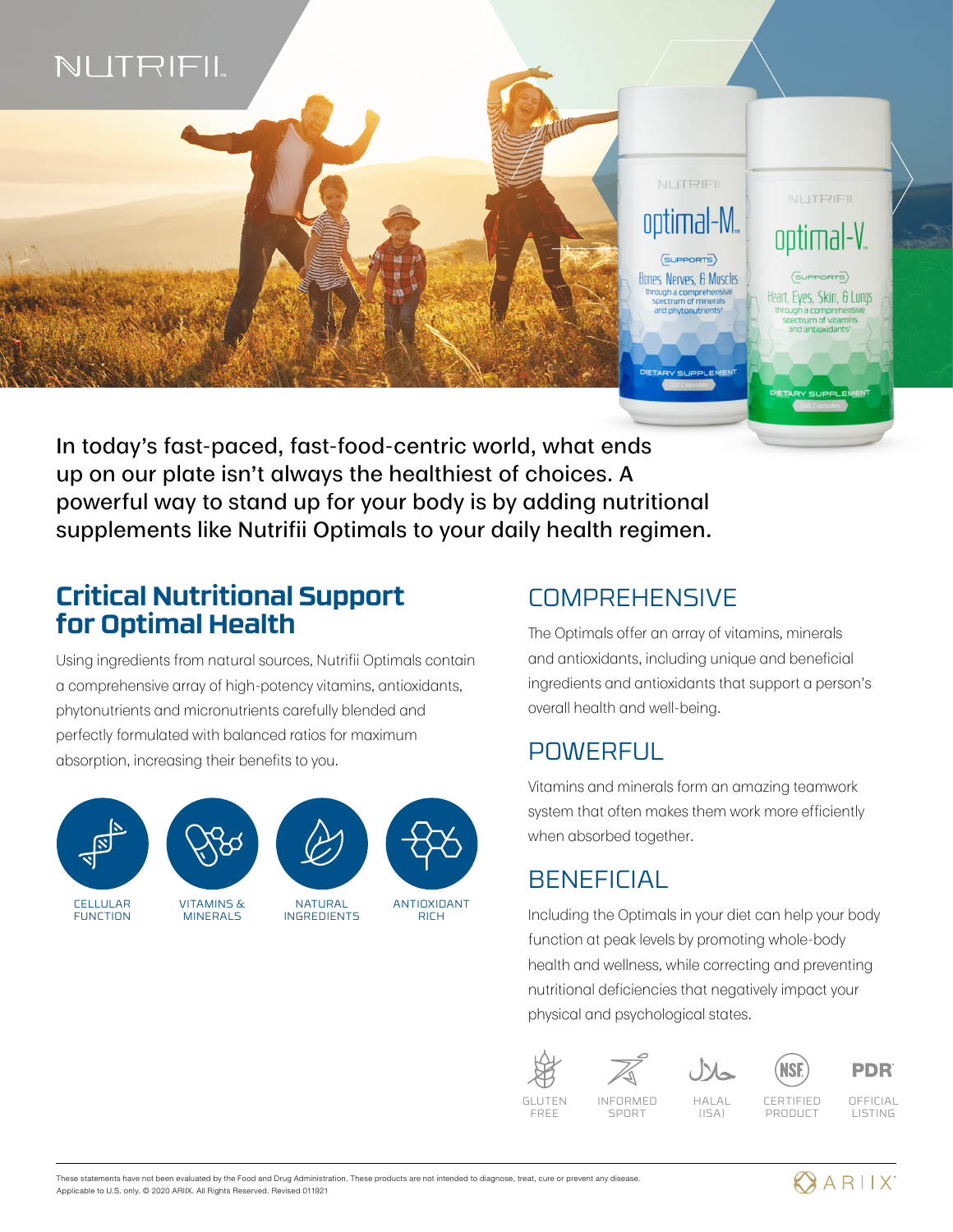**NLITRIFIL** 



# CLEANSE FORTIFY BOOST



## **Build a Strong Foundation**

The beneficial ingredients packed into Nutrifii Optimals are proven to be critical in maintaining healthy cellular function, supporting heart, eye, skin and lung function, as well as promoting improved bone, muscle and nerve health.

# FOR YOUR VISION

Studies have shown the effectiveness of vitamins and minerals such as beta-carotene, vitamin C, vitamin E, zinc and lutein in supporting the maintenance of healthy vision.

# FOR YOUR HEART AND LUNGS

Both B and E vitamins, plus an arsenal of antioxidants in our special blends, work together to complement your diet in supporting a healthy cardiovascular system. Antioxidants vitamin C and vitamin E, combined with carotenoids, have been shown to help support healthy pulmonary and respiratory function.

# FOR YOUR BONES AND JOINTS

Getting enough calcium in your diet is crucial for bone health. The Optimals support bone and joint health with a signature blend of calcium, vitamin C, manganese, magnesium, vitamin D, vitamin K and silicon.

### FOR YOUR LIFE

Vitamin C plays a vital role in protecting cells and tissues from damaging oxidation. Vitamin E is a family of essential nutrients that acts as powerful antioxidants, and vitamin B is known for improving mental function, especially in the elderly.

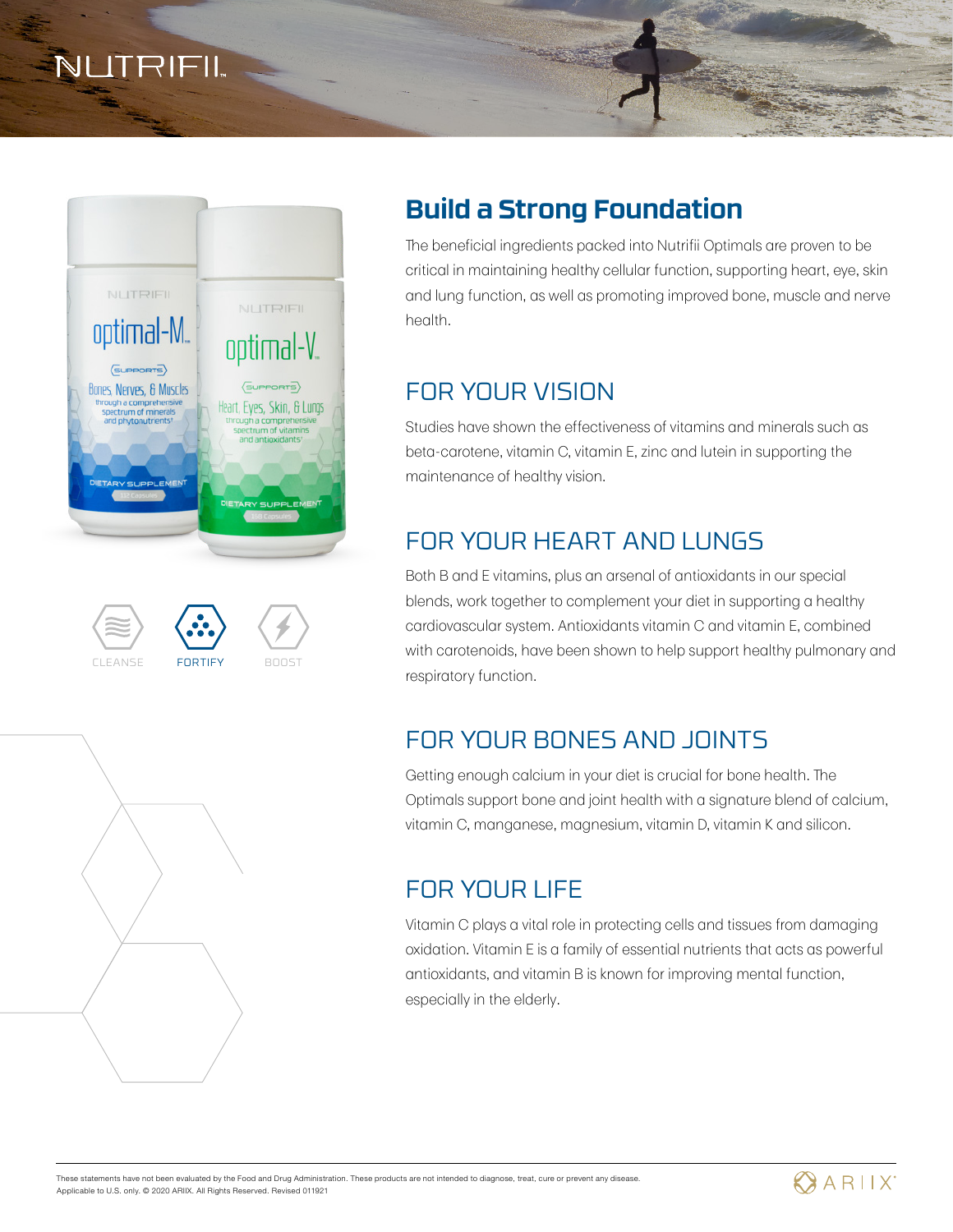# NUTRIFIL



#### Supplement Facts

Serving Size: 2 Capsules Servings Per Container: 56

| <b>Amount Per Serving</b>                                                                                                                                                                                                                                                                                         |                   | %DV               |  |
|-------------------------------------------------------------------------------------------------------------------------------------------------------------------------------------------------------------------------------------------------------------------------------------------------------------------|-------------------|-------------------|--|
| Calcium (as calcium citrate)                                                                                                                                                                                                                                                                                      | 75 mg             | 6%                |  |
| lodine (as potassium iodide)                                                                                                                                                                                                                                                                                      | 150 mcg           | 100%              |  |
| Magnesium                                                                                                                                                                                                                                                                                                         | 100 mg            | 24%               |  |
| (as magnesium amino acid chelate)                                                                                                                                                                                                                                                                                 |                   |                   |  |
| Zinc (as zinc citrate)                                                                                                                                                                                                                                                                                            | 10 <sub>mg</sub>  | 91%               |  |
| Selenium                                                                                                                                                                                                                                                                                                          | 100 mca           | 182%              |  |
| (as selenomethionine, selenium methionate)                                                                                                                                                                                                                                                                        |                   |                   |  |
| Copper (as copper gluconate)                                                                                                                                                                                                                                                                                      | 1 <sub>mg</sub>   | 111%              |  |
| Manganese<br>(as manganese gluconate)                                                                                                                                                                                                                                                                             | 2.5 <sub>m</sub>  | 125%              |  |
| Chromium                                                                                                                                                                                                                                                                                                          | 200 mcg           | 571%              |  |
| (as chromium niacinate)                                                                                                                                                                                                                                                                                           |                   |                   |  |
| Citrus Bioflavonoids                                                                                                                                                                                                                                                                                              | $100$ mg          | $\star$           |  |
| N-Acetyl Cysteine                                                                                                                                                                                                                                                                                                 | 50 mg             | $\star$           |  |
| Rutin                                                                                                                                                                                                                                                                                                             | 30 mg             | ÷                 |  |
| Resveratrol                                                                                                                                                                                                                                                                                                       | 15 <sub>ma</sub>  | $\star$           |  |
| <b>Green Tea Leaf Extract</b>                                                                                                                                                                                                                                                                                     | 20 <sub>mg</sub>  |                   |  |
| (90% polyphenols/50% EGCG)                                                                                                                                                                                                                                                                                        |                   |                   |  |
| Quercetin                                                                                                                                                                                                                                                                                                         | 6 mg              | $\star$           |  |
| Hesperidin                                                                                                                                                                                                                                                                                                        | 6 mg              | $\overline{\ast}$ |  |
| Pomegranate Fruit Extract<br>(40% ellagic acid)                                                                                                                                                                                                                                                                   | 5 <sub>mq</sub>   | ÷                 |  |
| Choline (as choline bitartrate)                                                                                                                                                                                                                                                                                   | 50 mg             | $\star$           |  |
| Alpha Lipoic Acid                                                                                                                                                                                                                                                                                                 | 50 mg             | ÷                 |  |
| <b>Inland Sea Trace Minerals</b>                                                                                                                                                                                                                                                                                  | 1500 mcg          | ÷                 |  |
| Boron (as boron citrate)                                                                                                                                                                                                                                                                                          | 1.5 <sub>mq</sub> | $\star$           |  |
| <b>Superplant Blend</b>                                                                                                                                                                                                                                                                                           | 98 mg             | $\star$           |  |
| (broccoli leaf and flower, carrot, tomato, beet<br>root, spinach leaf, cucumber, brussels sprout,<br>cabbage leaf, celery leaf, kale leaf, asparagus<br>shoot, green bell pepper, cauliflower, parsley,<br>wheat grass, rosemary leaf extract, olive<br>leaf extract, cinnamon bark extract, lutein,<br>lycopene) |                   |                   |  |
| *Daily Value (DV) Not Established.                                                                                                                                                                                                                                                                                |                   |                   |  |

Other Ingredients: Gelatin, Rice Bran, Natural Color.

## **Comprehensive Mineral Support**

Optimal-M® supports bones, nerves and muscles through a spectrum of 32 minerals, trace elements, enzymes and superfoods, with the proper cofactors to aid in utilization. This high-quality, whole food formula will help your body develop and form new healthy cells while helping body systems. Minerals provide the chemical building blocks necessary to maintain a strong foundation and these capsules are scientifically formulated to do just that.

### THE BENEFITS

- Broad spectrum of vital minerals, trace elements, enzymes and superfood micronutrients
- Scientifically formulated to support bone, nerve and muscle health while contributing to optimal cellular function
- Properly balanced ratios for daily use and superior absorption
- Optimum daily allowance is used for meeting optimal nutrition, rather than the bare minimum



**SUPPORTS BONES** 







MINERALS

**SUPPORTS NERVES SUPPORTS** MUSCLES VITAL

These statements have not been evaluated by the Food and Drug Administration. These products are not intended to diagnose, treat, cure or prevent any disease. Applicable to U.S. only. © 2020 ARIIX. All Rights Reserved. Revised 011921

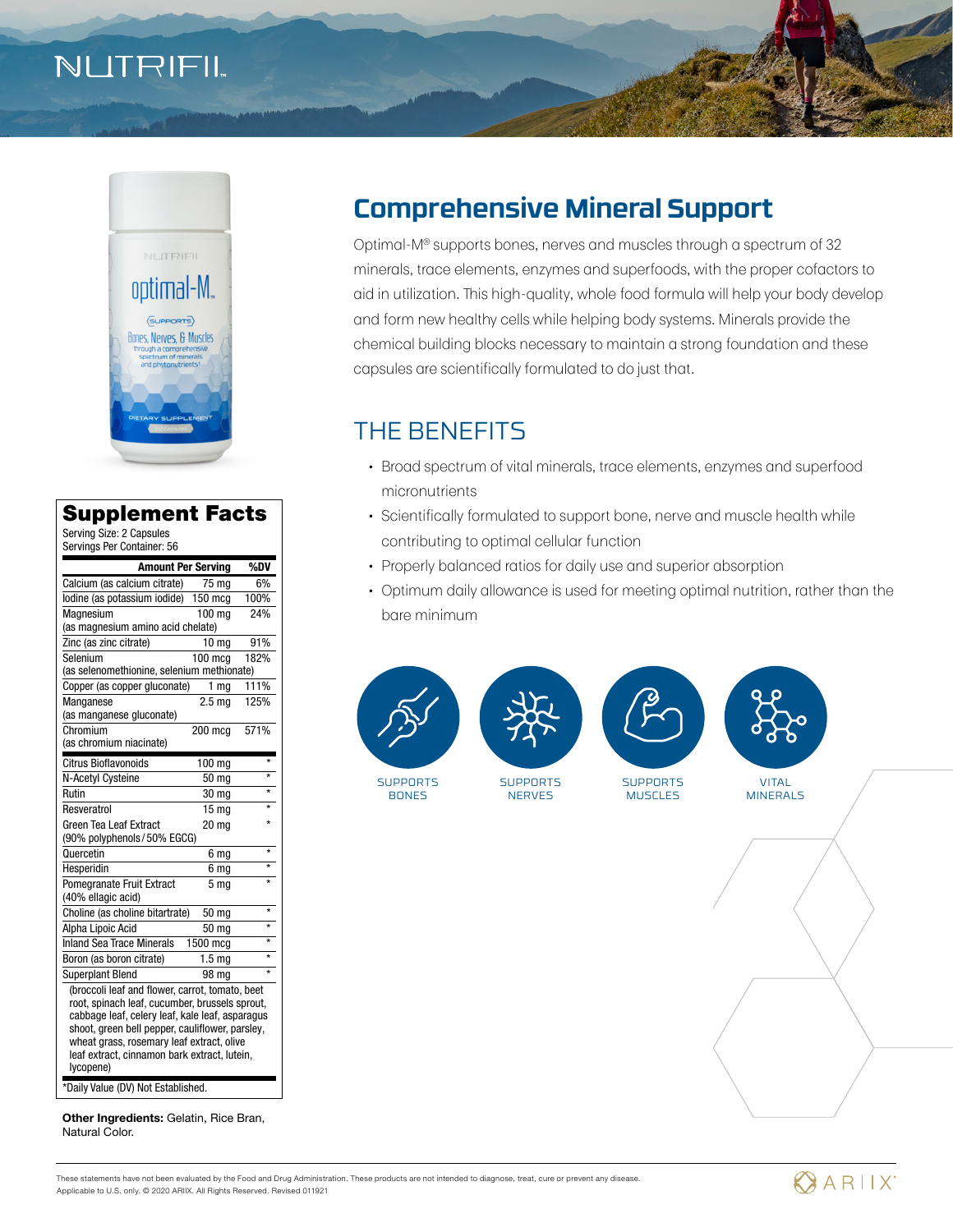# TRIF



#### Supplement Facts

Serving Size: 3 Capsules Servings Per Container: 56

| σαινιπμο παι συπταιπατ. συ                                                                         |                  |             |  |
|----------------------------------------------------------------------------------------------------|------------------|-------------|--|
| <b>Amount Per Serving</b>                                                                          |                  | %DV         |  |
| Vitamin A                                                                                          | 1124 mcg RAE     | 42%         |  |
| (as beta-carotene)                                                                                 |                  |             |  |
| Vitamin C                                                                                          | 650 mg           | <b>722%</b> |  |
| (as calcium ascorbate, magnesium ascorbate, zinc                                                   |                  |             |  |
| ascorbate, potassium ascorbate, acerola cherry)                                                    |                  |             |  |
| Vitamin D3 (as cholecalciferol) 25 mcg                                                             |                  | 125%        |  |
| Vitamin F                                                                                          | 125 ma           | 833%        |  |
| (as D alpha tocopheryl succinate,                                                                  |                  |             |  |
| mixed tocopherols 50 mg)                                                                           |                  |             |  |
| Vitamin K (as phylloquinone)                                                                       | 45 mcg           | 38%         |  |
| Thiamin (as thiamin HCI)                                                                           | 14 mg            | 1167%       |  |
| Riboflavin                                                                                         | 14 <sub>mg</sub> | 1077%       |  |
| Niacin (50% as niacinamide) 20 mg NE                                                               |                  | 125%        |  |
| Vitamin B6 (as pyridoxine HCI)                                                                     | 16 mg            | 935%        |  |
| Folate (folic acid)                                                                                | 850 mcg DFE      | 213%        |  |
| Vitamin B12                                                                                        | 200 mca          | 8333%       |  |
| (as methylcobalamin)                                                                               |                  |             |  |
| <b>Biotin</b>                                                                                      | 150 mcq          | 500%        |  |
| Pantothenic Acid                                                                                   | 45 mg            | 900%        |  |
| (as D calcium pantothenate)                                                                        |                  |             |  |
| Calcium (as calcium ascorbate) 75 mg                                                               |                  | 6%          |  |
| Molvbdenum                                                                                         | 25 mca           | 56%         |  |
| (as molybdenum citrate complex)                                                                    |                  |             |  |
| Inositol                                                                                           | 75 mg            | $\star$     |  |
| <b>Grape Seed Extract</b>                                                                          | 50 mg            | $\star$     |  |
| (95% anthocyanins)                                                                                 |                  |             |  |
| <b>Bromelain</b>                                                                                   | 25 mg            | $\star$     |  |
| Vegetable Blend                                                                                    | 10 <sub>mg</sub> | $\star$     |  |
| (broccoli leaf and flower, carrot, tomato, beet                                                    |                  |             |  |
| root, spinach leaf, cucumber, brussels sprout,                                                     |                  |             |  |
| cabbage leaf, celery leaf, kale leaf, asparagus<br>shoot, green bell pepper, cauliflower, parsley, |                  |             |  |
| wheat grass)                                                                                       |                  |             |  |
|                                                                                                    |                  |             |  |
| *Daily Value (DV) Not Established.                                                                 |                  |             |  |

Other Ingredients: Gelatin, Rice Bran, Natural Color, Sodium Copper Chlorophyllin.

# **Full-Spectrum Vitamin Therapy**

Optimal-V® includes 17 different vitamins, plus unique and beneficial ingredients such as beet root, wheat grass and grape seed extract, delivering a healthy boost to your system. When your body is vitamin or mineral deficient, you can feel mentally and physically sluggish, among other things. Consider these potent capsules your first step towards achieving and maintaining optimum health.

### THE BENEFITS

- Comprehensive spectrum of high-potency vitamins, antioxidants, phytonutrients and micronutrients
- Helps to correct nutrient deficiencies and support critical cellular function in the body
- Properly balanced ratios for daily use and superior absorption
- Optimum daily allowance is used for meeting optimal nutrition, rather than the bare minimum



**SUPPORTS** HEART

**SUPPORTS EYES** 

**SUPPORTS SKIN** 

**SUPPORTS** LUNGS

These statements have not been evaluated by the Food and Drug Administration. These products are not intended to diagnose, treat, cure or prevent any disease. Applicable to U.S. only. © 2020 ARIIX. All Rights Reserved. Revised 011921